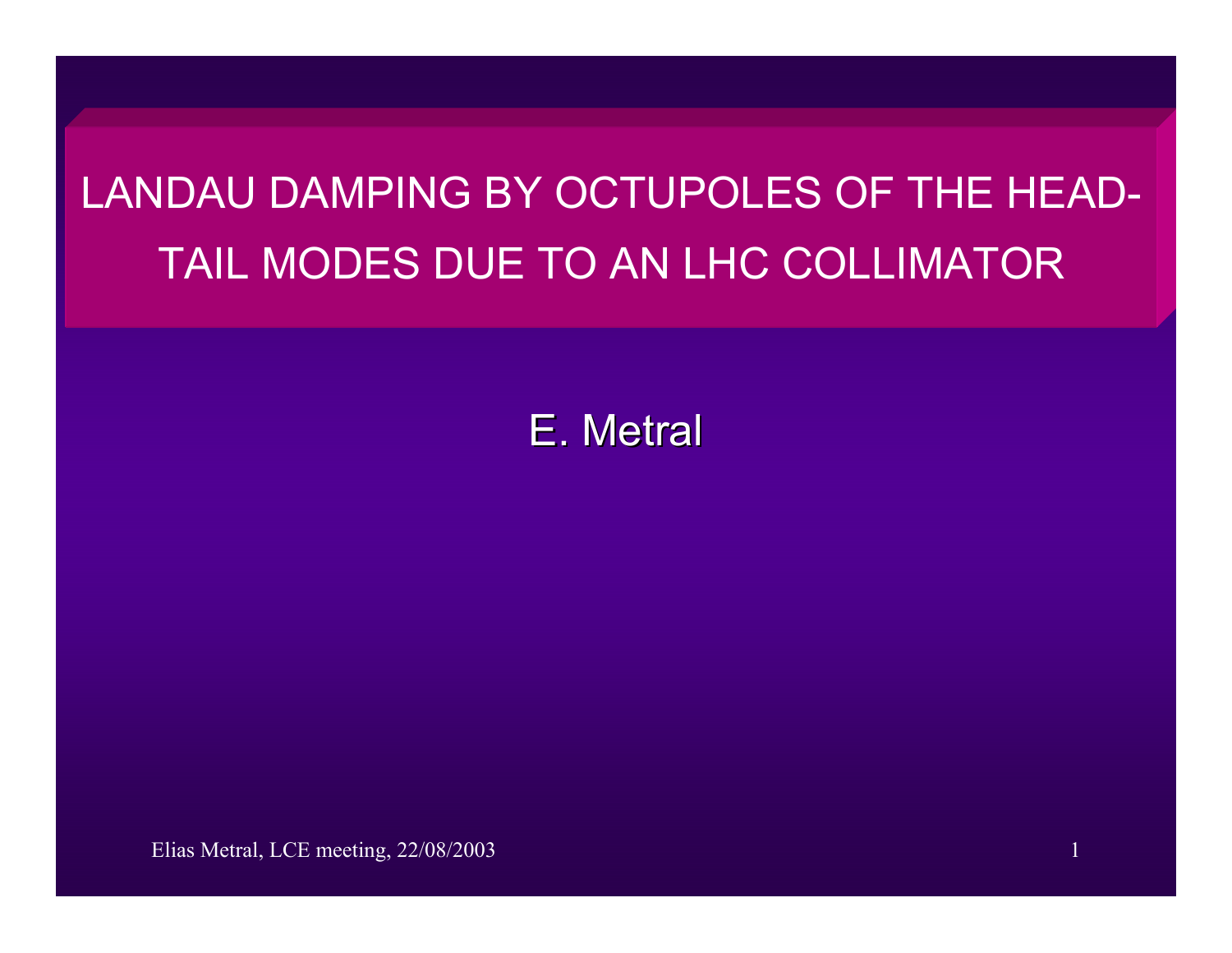# **PARAMETERS USED PARAMETERS USED**

**Machine and Beam**

$$
p = 7 \text{ TeV/c}
$$
\n
$$
M = 3564
$$
\n
$$
N_b = 1.1 \times 10^{11} \text{ p/b}
$$
\n
$$
Q_s = 2.12 \times 10^{-3}
$$
\n
$$
\tau_b = 1 \text{ ns}
$$
\n
$$
\zeta_y = 0
$$
\n
$$
\alpha_1 = 3 \times 10^{-4}
$$
\n
$$
\Leftrightarrow \gamma_t = 57.7
$$
\n
$$
Q_y = 59.32
$$
\n
$$
\varepsilon_{rms}^x = \varepsilon_{rms}^y = \varepsilon_{rms} = 0.5 \text{ nm}
$$

 $\blacklozenge$ **Collimator (graphite)**

$$
b = 2 \text{ mm}
$$
  

$$
l = 20 \text{ m}
$$
  

$$
\rho = 18.1818 \times 10^{-6} \text{ }\Omega \text{ m}
$$
  

$$
\beta_y = 2 \times \beta_{av} = 143 \text{ m}
$$

Elias Metral, LCE meeting, 22/08/2003 2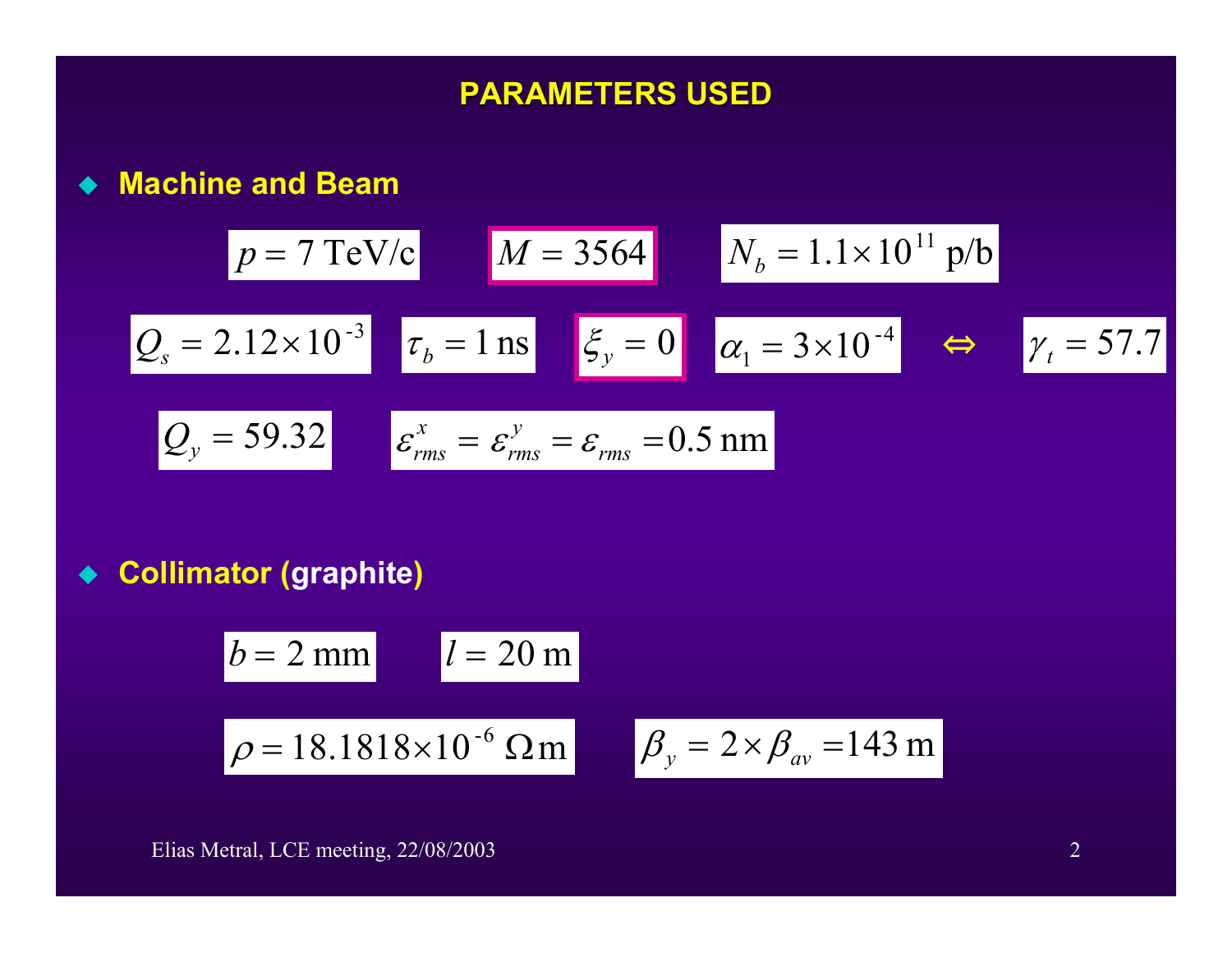**Berg-Ruggiero formula for a quasi-parabolic distribution has been used to draw the stability diagram**

> **See paper "Landau damping with two-dimensional betatron tune spread", 1996**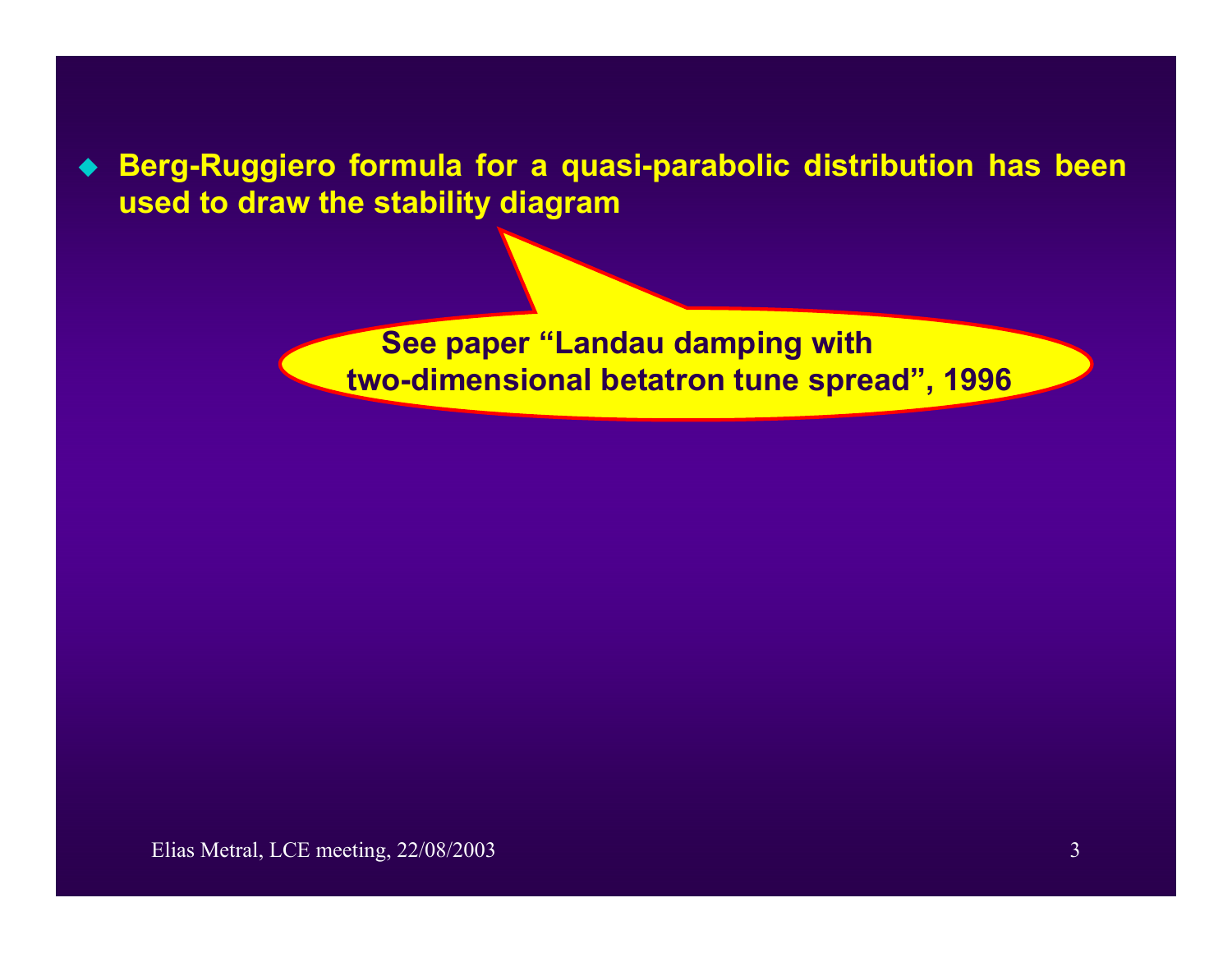### **Computation of the tune spreads induced by the octupoles**

$$
N_{oct}^{F} = 84
$$
  
\n
$$
N_{oct}^{D} = 84
$$
  
\n
$$
N_{oct}^{D} = 84
$$
  
\n
$$
\beta_{oct,x}^{D} = 30 \text{ m}
$$
  
\n
$$
\beta_{oct,y}^{D} = 30 \text{ m}
$$
  
\n
$$
\beta_{oct,y}^{D} = 180 \text{ m}
$$
  
\n
$$
\beta_{oct,y}^{D} = 180 \text{ m}
$$
  
\n
$$
N_{oct} = 59100 \text{ T m}^{-3}
$$
  
\n
$$
l_{mag} = 0.32 \text{ m}
$$
  
\n
$$
l_{mag} = 0.32 \text{ m}
$$
  
\nDatal From

$$
\frac{\Delta Q_x^{spread,rms} = \Delta Q_y^{spread,rms} \approx 1.8 \times 10^{-4}}{a = 270440 \left[ b = -175420 \text{ with } Q_x \left( J_x, J_y \right) = Q_0 + a J_x + b J_y \right]}
$$
  

$$
\frac{c = b/a = -0.65}{S = 6.8 \times 10^{-4}}
$$
  

$$
\frac{S = -5a \varepsilon_{rms}}{\text{is the full horizontal time spread}}
$$

Elias Metral, LCE meeting, 22/08/2003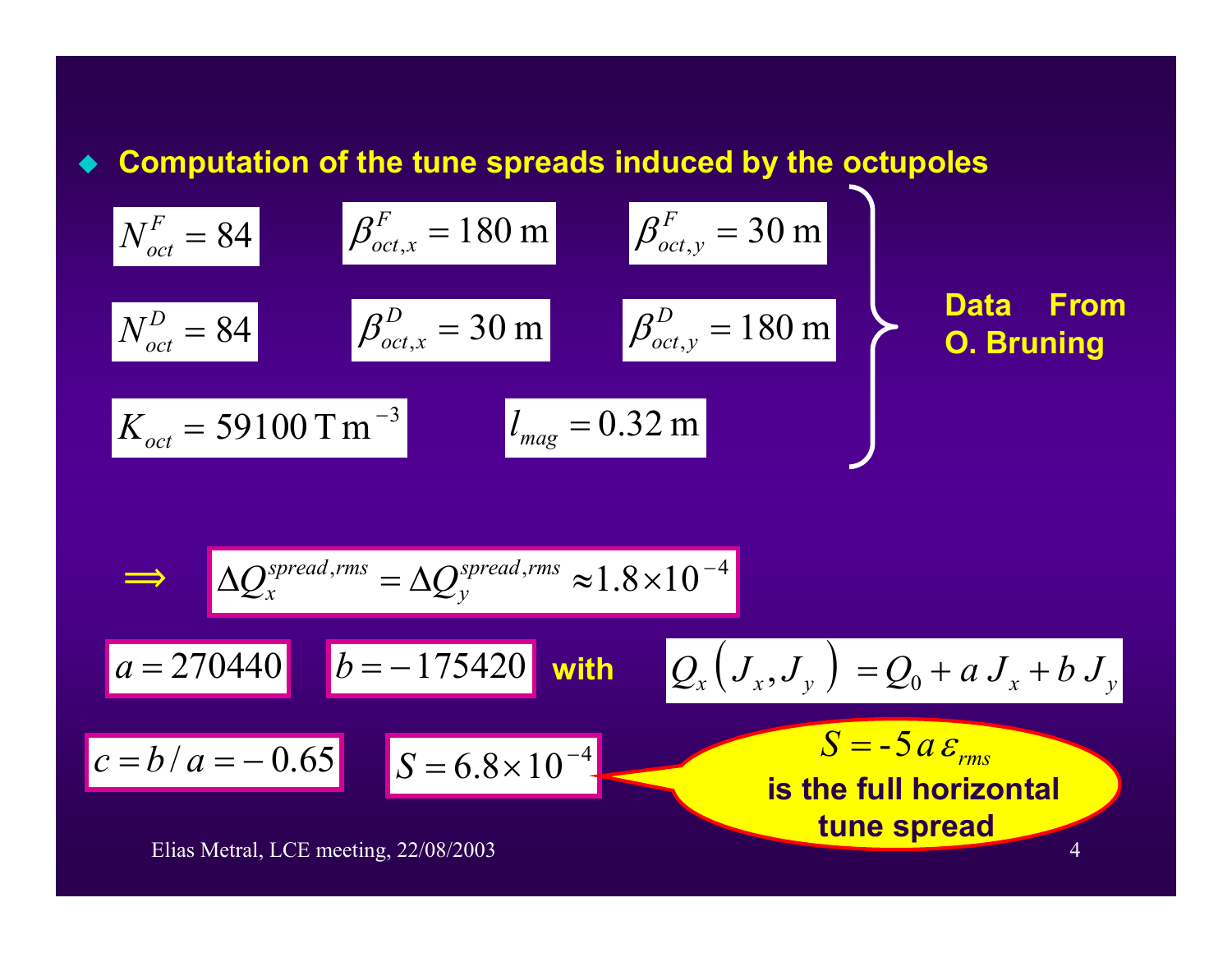

Elias Metral, LCE meeting, 22/08/2003 5